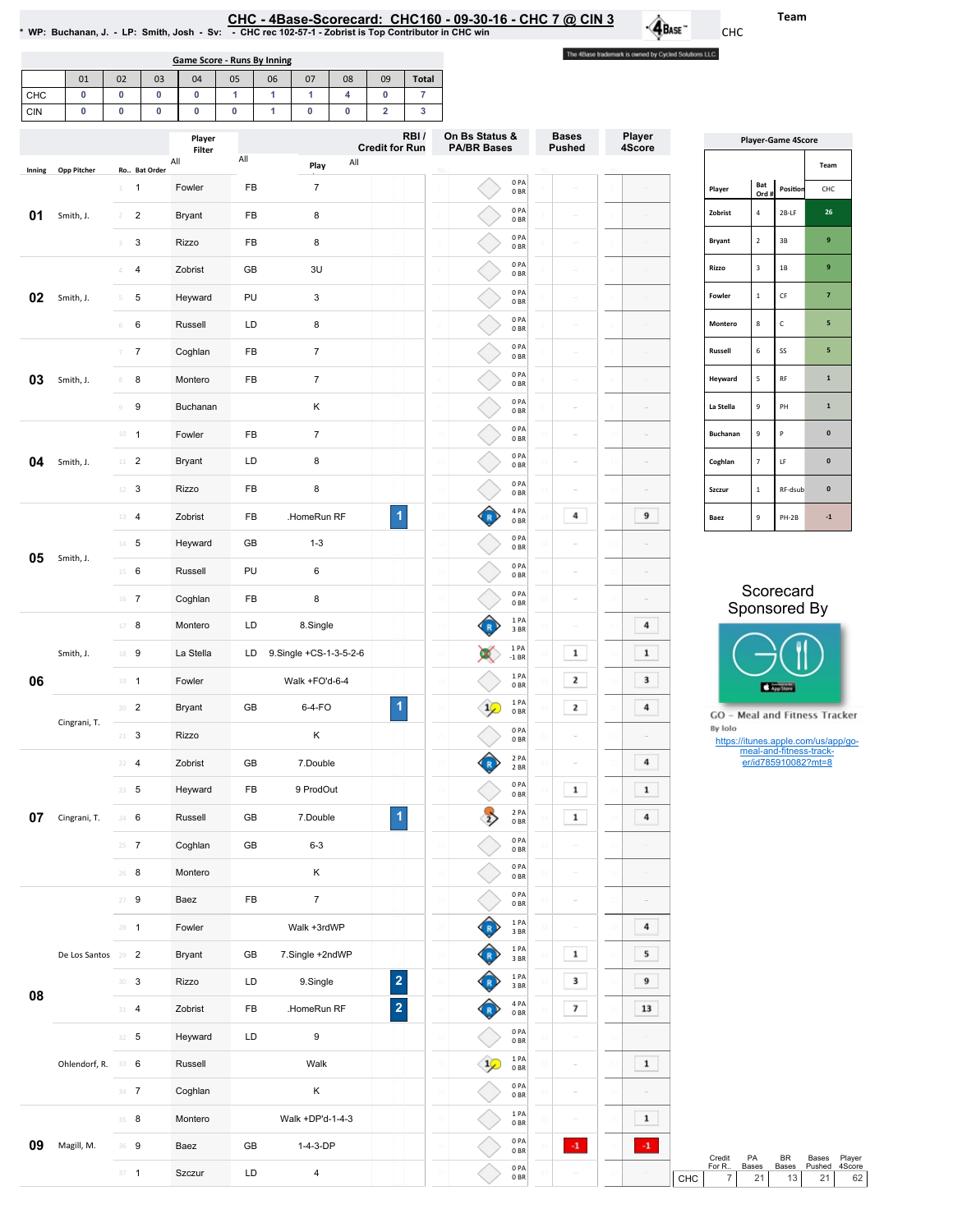## EHC-4Base-Scorecard: CHC160 - 09-30-16 - CHC 7 @ CIN 3<br>\* WP: Buchanan, J. - LP: Smith, Josh - Sv: - CHC rec 102-57-1 - Zobrist is Top Contributor in CHC win

 $\cdot \hat{\mathbf{A}}$ Base The 4Base trademark is owned by Cycled Solutions LLC.

|                 | CHC - 4BaseScore - Player 4Score by Batting Order<br>CHC160 - 09-30-16 - CHC 7 @ CIN 3<br>WP: Buchanan, J. - LP: Smith, Josh - Sv: - CHC rec 102-57-1 - Zobrist is Top Contributor in CHC win |          |                |                |   |    |                  |   |                |   |              |  |  |  |  |
|-----------------|-----------------------------------------------------------------------------------------------------------------------------------------------------------------------------------------------|----------|----------------|----------------|---|----|------------------|---|----------------|---|--------------|--|--|--|--|
|                 |                                                                                                                                                                                               |          |                |                |   |    | <b>Bat Order</b> |   |                |   |              |  |  |  |  |
| Player          | Team                                                                                                                                                                                          | Position | $\mathbf{1}$   | $\overline{2}$ | 3 | 4  | 5                | 6 | $\overline{7}$ | 8 | 9            |  |  |  |  |
| Zobrist         | CHC                                                                                                                                                                                           | 2B-LF    |                |                |   | 26 |                  |   |                |   |              |  |  |  |  |
| <b>Bryant</b>   | CHC                                                                                                                                                                                           | 3B       |                | 9              |   |    |                  |   |                |   |              |  |  |  |  |
| <b>Rizzo</b>    | CHC                                                                                                                                                                                           | 1B       |                |                | 9 |    |                  |   |                |   |              |  |  |  |  |
| Fowler          | CHC                                                                                                                                                                                           | CF       | $\overline{7}$ |                |   |    |                  |   |                |   |              |  |  |  |  |
| Montero         | CHC                                                                                                                                                                                           | C        |                |                |   |    |                  |   |                | 5 |              |  |  |  |  |
| <b>Russell</b>  | CHC                                                                                                                                                                                           | SS       |                |                |   |    |                  | 5 |                |   |              |  |  |  |  |
| Heyward         | CHC                                                                                                                                                                                           | RF       |                |                |   |    | $\overline{1}$   |   |                |   |              |  |  |  |  |
| La Stella       | CHC                                                                                                                                                                                           | PH       |                |                |   |    |                  |   |                |   | $\mathbf{1}$ |  |  |  |  |
| <b>Buchanan</b> | CHC                                                                                                                                                                                           | P        |                |                |   |    |                  |   |                |   | $\pmb{0}$    |  |  |  |  |
| Coghlan         | CHC                                                                                                                                                                                           | LF       |                |                |   |    |                  |   | $\mathbf{0}$   |   |              |  |  |  |  |
| <b>Szczur</b>   | CHC                                                                                                                                                                                           | RF-dsub  | $\mathbf{0}$   |                |   |    |                  |   |                |   |              |  |  |  |  |
| Baez            | CHC                                                                                                                                                                                           | PH-2B    |                |                |   |    |                  |   |                |   | $-1$         |  |  |  |  |

Scorecard Sponsored By



**GO** - Meal and Fitness Tracker By Iolo

https://itunes.apple.com/us/app/go-meal-and-fitness-track-er/id785910082?mt=8

# CHC - 4Score Box - Player Totals<br>CHC160 - 09-30-16<br>WP: Buchanan, J. - LP: Smith, Josh - Sv: - CHC rec 102-57-1 - Zobrist is Top Contributor in CHC win

| Player        | Team Position | Bat<br>Ord #     | Credit For Run | PA Bases       | <b>BR</b> Bases | <b>Bases Pushed</b> | Player 4Score    | Appearances    | Productivity<br>Rate |
|---------------|---------------|------------------|----------------|----------------|-----------------|---------------------|------------------|----------------|----------------------|
| Zobrist       | CHC 2B-LF     | $\overline{4}$   | 3              | 10             | $\overline{2}$  | 11                  | 26               | $\overline{4}$ | 6.500                |
| Bryant        | CHC 3B        | $\overline{2}$   | $\mathbf{1}$   | $\overline{2}$ | 3               | 3                   | $\boldsymbol{9}$ | 4              | 2.250                |
| Rizzo         | CHC 1B        | $\mathsf 3$      | $\overline{2}$ | $\mathbf{1}$   | 3               | 3                   | 9                | 4              | 2.250                |
| Fowler        | CHC CF        | $\mathbf{1}$     | 0              | $\overline{2}$ | 3               | $\overline{2}$      | $\overline{7}$   | $\overline{4}$ | 1.750                |
| Montero       | CHC C         | 8                | $\mathbf 0$    | 2              | 3               | $\pmb{0}$           | 5                | 4              | 1.250                |
| Russell       | CHC SS        | 6                | $\mathbf{1}$   | 3              | 0               | $\mathbf{1}$        | $\,$ 5 $\,$      | $\overline{4}$ | 1.250                |
| Heyward       | CHC RF        | 5                | 0              | 0              | $\pmb{0}$       | 1                   | $\mathbf{1}$     | 4              | 0.250                |
| La Stella     | CHC PH        | $\boldsymbol{9}$ | 0              | $\mathbf{1}$   | $-1$            | $\mathbf{1}$        | $\mathbf{1}$     | $\mathbf{1}$   | 1.000                |
| Buchanan      | CHC P         | 9                | $\mathbf 0$    | $\mathbf 0$    | $\mathbf 0$     | $\mathbf 0$         | $\mathbf 0$      | $\mathbf{1}$   | 0.000                |
| Coghlan       | CHC LF        | $\overline{7}$   | $\mathbf 0$    | $\mathbf 0$    | $\mathsf 0$     | $\pmb{0}$           | $\pmb{0}$        | 4              | 0.000                |
| Szczur        | CHC RF-dsub   | $\mathbf{1}$     | 0              | 0              | $\pmb{0}$       | $\pmb{0}$           | $\pmb{0}$        | $\mathbf{1}$   | 0.000                |
| Baez          | CHC PH-2B     | $9\,$            | 0              | $\pmb{0}$      | $\pmb{0}$       | $-1$                | $-1$             | $\overline{2}$ | $-0.500$             |
| <b>Totals</b> |               |                  | $\overline{7}$ | 21             | 13              | 21                  | 62               | 37             | 1.676                |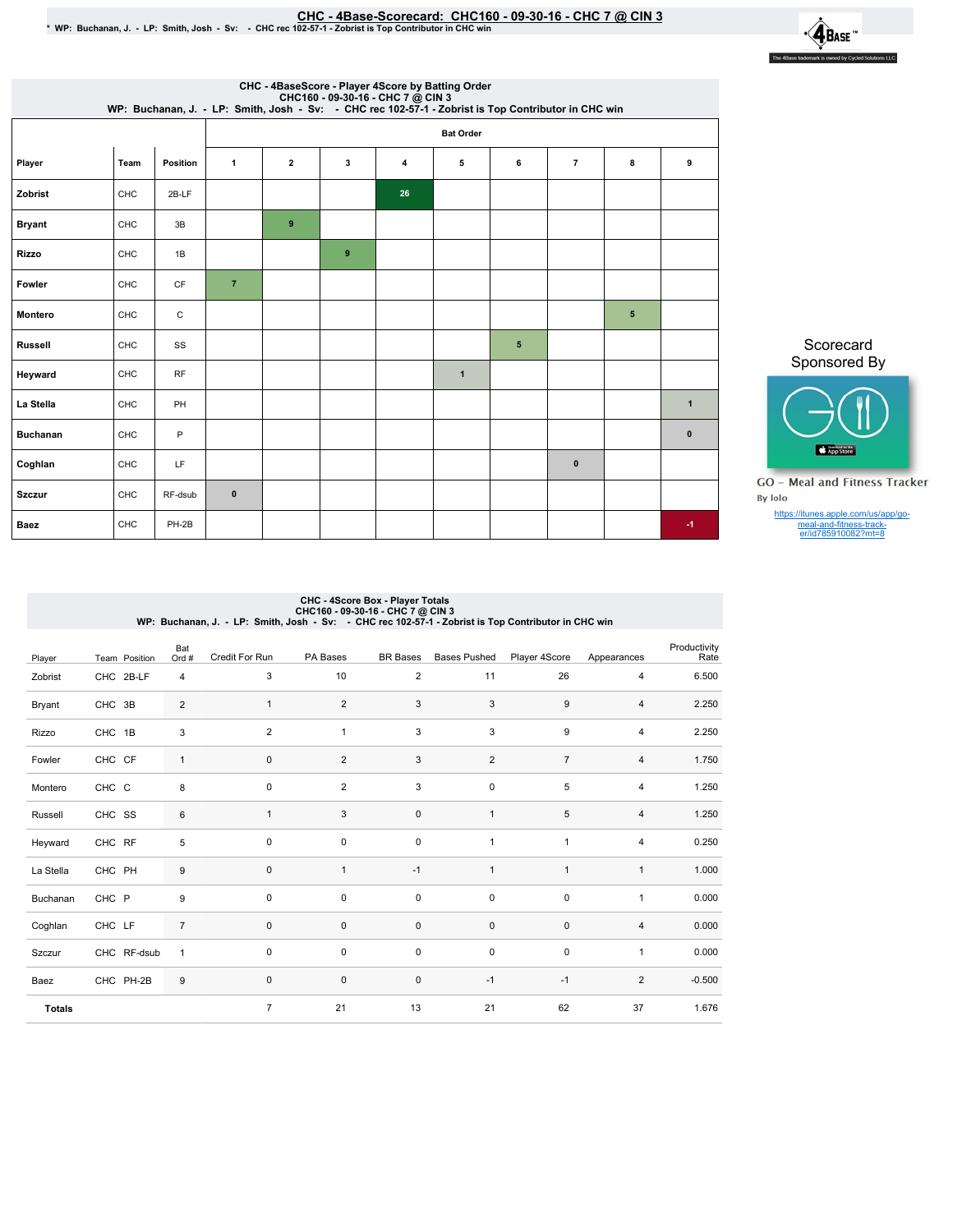#### CHC - 4Base-Scorecard: CHC160 - 09-30-16 - CHC 7 @ CIN 3

\*WP:Buchanan,J.-LP:Smith,Josh-Sv: -CHCrec102-57-1-ZobristisTopContributorinCHCwin

|                           |               |                        |                    | Detail by Bat Order/Player |             |                     |                          |                           |                     |                           |
|---------------------------|---------------|------------------------|--------------------|----------------------------|-------------|---------------------|--------------------------|---------------------------|---------------------|---------------------------|
| <b>Bat Order</b>          | Player        | Position               | Inning             | Play Text                  | LOBStatus   | Credit For<br>Run   | PA Bases                 | <b>BR</b> Bases           | Bases<br>Pushed     | Player<br>4Score          |
|                           |               |                        | 01                 | $\overline{7}$             |             | $\mathbb O$         | 0                        | $\mathsf{O}\xspace$       | $\mathsf 0$         | $\mathsf{0}$              |
|                           |               | $\mathsf{C}\mathsf{F}$ | 04                 | $\overline{7}$             |             | $\,0\,$             | $\mathsf{O}\xspace$      | $\mathbf 0$               | $\mathsf 0$         | $\mathbb O$               |
|                           | Fowler        |                        | 06                 | Walk +FO'd-6-4             |             | $\mathsf{O}\xspace$ | $\mathbf{1}$             | $\mathsf 0$               | $\sqrt{2}$          | $\ensuremath{\mathsf{3}}$ |
| $\mathbf{1}$              |               |                        | 08                 | Walk +3rdWP                |             | $\,0\,$             | $\mathbf{1}$             | $\ensuremath{\mathsf{3}}$ | $\mathsf 0$         | $\sqrt{4}$                |
|                           |               |                        |                    | <b>Total</b>               |             | $\underline{0}$     | $\underline{2}$          | $\overline{3}$            | $\underline{2}$     | $\underline{7}$           |
|                           | Szczur        | RF-dsub                | 09                 | $\overline{\mathbf{4}}$    |             | $\,0\,$             | $\mathsf{O}\xspace$      | $\mathsf{O}\xspace$       | $\mathsf 0$         | $\mathsf{O}\xspace$       |
|                           |               |                        |                    | Total                      |             | $\underline{0}$     | $\underline{0}$          | $\underline{0}$           | $\underline{0}$     | $\underline{0}$           |
|                           |               |                        | 01                 | 8                          |             | $\mathsf 0$         | 0                        | $\mathsf{O}\xspace$       | $\mathbf 0$         | $\mathsf{O}\xspace$       |
|                           |               | 3B                     | 04                 | 8                          |             | $\mathbf 0$         | $\mathsf{O}\xspace$      | $\mathsf{O}\xspace$       | $\mathbf 0$         | $\mathsf{O}\xspace$       |
| $\overline{c}$            | <b>Bryant</b> |                        | 06                 | $6-4-FO$                   | Left on 1st | $\mathbf{1}$        | $\mathbf{1}$             | $\mathbf 0$               | $\sqrt{2}$          | $\sqrt{4}$                |
|                           |               |                        | 08                 | 7.Single +2ndWP            | $\mathsf 0$ | $\mathbf{1}$        | $\mathsf 3$              | $\mathbf{1}$              | $\sqrt{5}$          |                           |
|                           |               |                        |                    | <b>Total</b>               |             | $\overline{1}$      | $\underline{2}$          | $\overline{3}$            | $\underline{3}$     | $\underline{9}$           |
|                           |               |                        | 01                 | 8                          |             | $\mathbf 0$         | 0                        | $\mathbf 0$               | $\mathsf 0$         | $\mathsf{O}\xspace$       |
|                           |               | 1B                     | 04                 | 8                          |             | $\mathsf 0$         | $\mathsf{O}\xspace$      | $\mathsf{O}\xspace$       | $\mathbf 0$         | $\mathsf{O}\xspace$       |
| $\ensuremath{\mathsf{3}}$ | Rizzo         |                        | 06                 | Κ                          |             | $\mathsf{O}\xspace$ | $\mathsf{O}\xspace$      | $\mathbf 0$               | $\mathbf 0$         | $\mathsf{O}\xspace$       |
|                           |               |                        | 08                 | 9.Single                   |             | $\sqrt{2}$          | $\mathbf{1}$             | $\ensuremath{\mathsf{3}}$ | 3                   | $\boldsymbol{9}$          |
|                           |               |                        |                    | <b>Total</b>               |             | $\overline{2}$      | $\overline{1}$           | $\overline{3}$            | $\overline{3}$      | $\underline{9}$           |
|                           |               |                        | 02                 | 3U                         |             | $\mathsf{O}\xspace$ | $\mathsf 0$              | $\mathbf 0$               | $\mathsf 0$         | $\mathsf{O}\xspace$       |
|                           |               | $2B-LF$                | 05                 | .HomeRun RF                |             | $\mathbf{1}$        | 4                        | $\mathbf 0$               | $\overline{4}$      | $\boldsymbol{9}$          |
| 4                         | Zobrist       |                        | 07                 | 7.Double                   |             | $\mathsf{O}\xspace$ | $\overline{c}$           | $\sqrt{2}$                | $\mathbf 0$         | $\sqrt{4}$                |
|                           |               |                        | 08                 | .HomeRun RF                |             | $\sqrt{2}$          | $\overline{4}$           | $\mathbf 0$               | $\boldsymbol{7}$    | 13                        |
|                           |               |                        |                    | Total                      |             | $\overline{3}$      | 10                       | $\overline{2}$            | 11                  | $\overline{26}$           |
|                           |               |                        | 02                 | 3                          |             | $\mathsf{O}\xspace$ | $\mathsf 0$              | $\mathsf{O}\xspace$       | $\mathbf 0$         | $\mathsf{O}\xspace$       |
|                           |               | RF                     | 05                 | $1 - 3$                    |             | $\mathsf{O}\xspace$ | 0                        | $\mathsf{O}\xspace$       | $\mathsf 0$         | $\mathsf{O}\xspace$       |
| 5                         | Heyward       |                        | 07                 | 9 ProdOut                  |             | $\,0\,$             | 0                        | $\mathbf 0$               | $\mathbf{1}$        | $\mathbf{1}$              |
|                           |               |                        | 08                 | 9                          |             | $\mathsf 0$         | $\mathsf{O}\xspace$      | $\mathbf 0$               | $\mathbf 0$         | $\mathsf{O}\xspace$       |
|                           |               |                        | <b>Total</b>       |                            |             |                     | $\underline{0}$          | $\underline{0}$           | $\overline{1}$      | $\overline{1}$            |
|                           |               | $\texttt{SS}$          | 02                 | 8                          |             | $\boldsymbol{0}$    | $\mathbf 0$              | $\mathbf 0$               | $\mathsf 0$         | $\mathsf{O}\xspace$       |
|                           |               |                        | 05                 | 6                          |             | $\mathbf 0$         | 0                        | $\mathbf 0$               | $\mathsf 0$         | $\mathsf{O}\xspace$       |
| 6                         | Russell       |                        | 07                 | 7.Double                   | Left on 2nd | 1                   | $\overline{2}$           | $\mathsf{O}\xspace$       | $\mathbf{1}$        | 4                         |
|                           |               |                        | 08                 | Walk                       | Left on 1st | $\mathsf{O}\xspace$ | $\mathbf{1}$             | $\mathbf 0$               | $\mathsf 0$         | $\mathbf{1}$              |
|                           |               |                        |                    | Total                      |             | $\overline{1}$      | $\underline{3}$          | $\underline{0}$           | $\overline{1}$      | $\overline{5}$            |
|                           |               |                        | 03                 | $\overline{7}$             |             | $\mathsf{O}\xspace$ | $\mathsf 0$              | $\mathsf{O}\xspace$       | $\mathsf{O}\xspace$ | $\mathsf{O}\xspace$       |
|                           |               | LF                     | 05                 | 8                          |             | $\mathbf 0$         | 0                        | $\mathsf{O}$              | $\mathsf 0$         | $\mathsf{O}\xspace$       |
| $\overline{7}$            | Coghlan       |                        | 07                 | $6 - 3$                    |             | $\mathbf 0$         | 0                        | $\mathbf 0$               | $\mathsf 0$         | $\mathsf{O}\xspace$       |
|                           |               |                        | 08                 | Κ                          |             | $\mathsf{O}\xspace$ | 0                        | $\mathsf{O}$              | $\mathsf{O}\xspace$ | $\mathsf{O}\xspace$       |
|                           |               |                        |                    | <b>Total</b>               |             | $\underline{0}$     | $\underline{0}$          | $\underline{0}$           | $\underline{0}$     | $\underline{0}$           |
|                           |               |                        | 03                 | $\overline{7}$             |             | $\mathsf{O}\xspace$ | 0                        | $\mathsf{O}\xspace$       | $\mathsf{O}\xspace$ | $\mathsf{O}\xspace$       |
|                           |               | С                      | 06                 | 8.Single                   |             | $\mathsf{O}\xspace$ | $\mathbf{1}$             | $\mathfrak{S}$            | $\mathsf{O}\xspace$ | $\sqrt{4}$                |
| 8                         | Montero       |                        | 07                 | $\mathsf K$                |             | $\mathbf 0$         | 0                        | $\mathbf 0$               | $\mathsf 0$         | $\mathsf{O}\xspace$       |
|                           |               |                        | 09                 | Walk +DP'd-1-4-3           |             | $\mathsf{O}\xspace$ | $\mathbf{1}$             | $\mathsf{O}$              | $\mathsf 0$         | $\mathbf{1}$              |
|                           |               |                        |                    | <b>Total</b>               |             | $\underline{0}$     | $\underline{2}$          | $\overline{3}$            | $\underline{0}$     | $\overline{5}$            |
|                           | Buchanan      | P                      | 03                 | $\mathsf K$                |             | $\,0\,$             | 0                        | $\mathbf 0$               | $\mathsf 0$         | $\mathsf{O}\xspace$       |
|                           |               |                        |                    | Total                      |             | $\underline{0}$     | $\underline{0}$          | $\underline{0}$           | $\underline{0}$     | $\underline{0}$           |
|                           | La Stella     | PH                     | 06                 | 9.Single +CS-1-3-5-2-6     |             | $\mathsf{O}\xspace$ | $\mathbf{1}$             | $-1$                      | $\mathbf{1}$        | $\mathbf{1}$              |
| $\boldsymbol{9}$          |               |                        |                    | <b>Total</b>               |             | $\underline{0}$     | $\underline{\mathbf{1}}$ | $\overline{-1}$           | $\overline{1}$      | $\underline{1}$           |
|                           |               | PH-2B                  | 08                 | $\overline{7}$             |             | $\,0\,$             | 0                        | $\mathsf{O}\xspace$       | $\mathsf{O}\xspace$ | $\mathsf{O}\xspace$       |
|                           | Baez          |                        | 09                 | 1-4-3-DP                   |             | $\mathbf 0$         | 0                        | $\mathsf{O}$              | $-1$                | $-1$                      |
| Total                     |               |                        |                    |                            |             | $\underline{0}$     | $\underline{0}$          | $\underline{0}$           | $-1$                | $\underline{\textbf{-1}}$ |
|                           |               |                        | <b>Grand Total</b> | $\underline{7}$            | 21          | 13                  | 21                       | 62                        |                     |                           |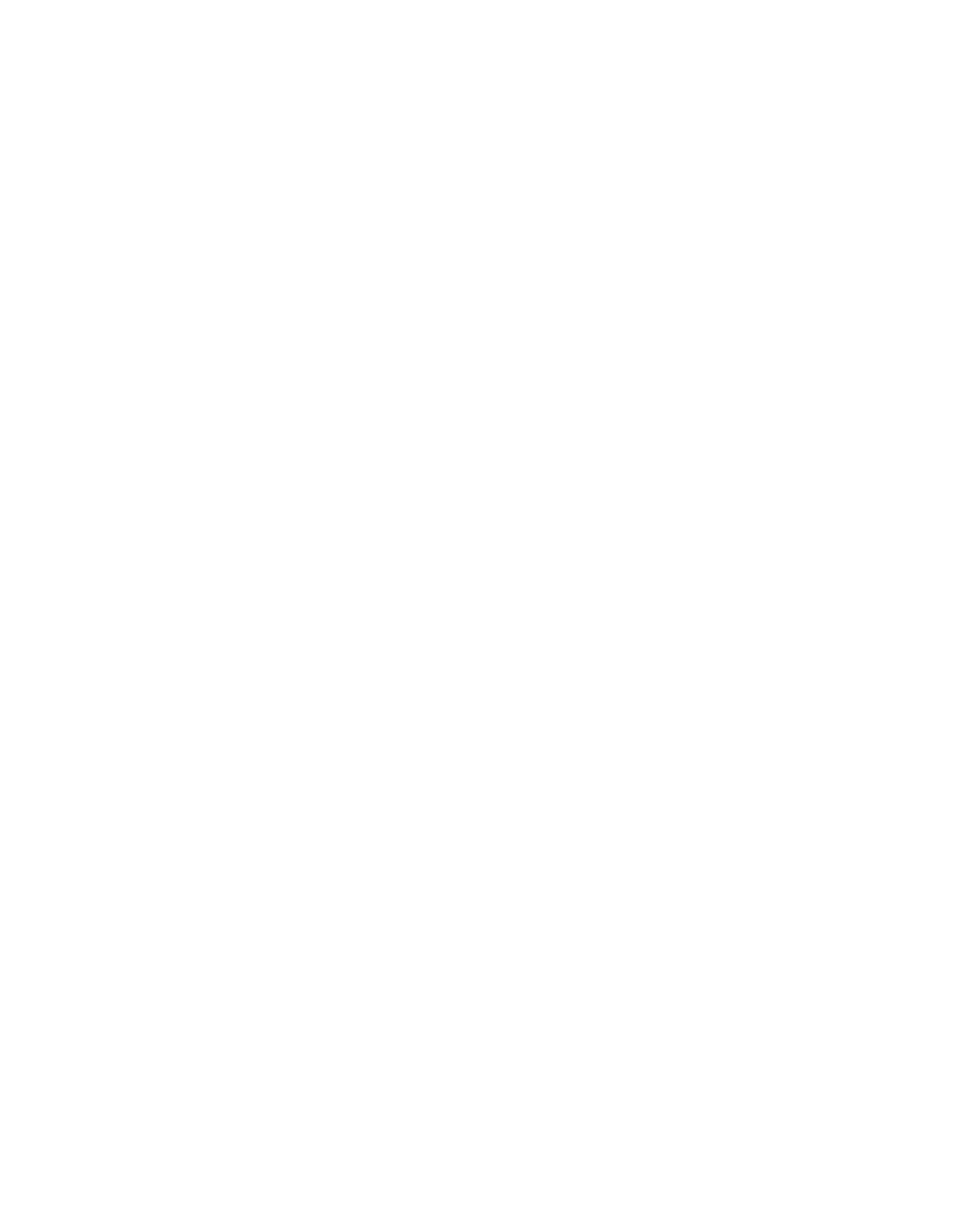|                 |                 |            | %DVH6FRUHFDLG &+&                         |  |
|-----------------|-----------------|------------|-------------------------------------------|--|
| : 3 % XFKDODQ - | /3 6PLWK-RVK 6Y | $8 + 8$ UF | $=$ REULWAV 7 RS & ROMMEXWRULQ & + & Z LQ |  |

 $8+8$  # 8,1

| & + & %DVH6FRUH 300 NU 6FRUHE\%DWMQJ2UGHU<br>$8 + 8$<br>$8+8$ # 8,1<br>: 3 % XFKDQDQ - / 3 6 PLWK - RVK 6Y & + & UHF<br>$=$ REULWALV 7 RS & ROWLEXWRULQ & + & Z LQ |         |                              |  |           |  |  |  |  |  |  |  |  |  |
|--------------------------------------------------------------------------------------------------------------------------------------------------------------------|---------|------------------------------|--|-----------|--|--|--|--|--|--|--|--|--|
|                                                                                                                                                                    |         |                              |  | %DW2 UGHU |  |  |  |  |  |  |  |  |  |
| 300 HU                                                                                                                                                             | 7HDP    | 3 RVIMRQ                     |  |           |  |  |  |  |  |  |  |  |  |
| $=$ REULWV                                                                                                                                                         | $8 + 8$ | %()                          |  |           |  |  |  |  |  |  |  |  |  |
| %U DOW                                                                                                                                                             | $8 + 8$ | %                            |  |           |  |  |  |  |  |  |  |  |  |
| $5$ 4] $R$                                                                                                                                                         | $8 + 8$ | %                            |  |           |  |  |  |  |  |  |  |  |  |
| ) RZ OHU                                                                                                                                                           | $8 + 8$ | &)                           |  |           |  |  |  |  |  |  |  |  |  |
| 0 RQMMUR                                                                                                                                                           | $8 + 8$ | &                            |  |           |  |  |  |  |  |  |  |  |  |
| 5 XVVHO                                                                                                                                                            | $8 + 8$ | 66                           |  |           |  |  |  |  |  |  |  |  |  |
| $+HZDUS$                                                                                                                                                           | $8 + 8$ | 5)                           |  |           |  |  |  |  |  |  |  |  |  |
| /D6WKOD                                                                                                                                                            | $8 + 8$ | $3+$                         |  |           |  |  |  |  |  |  |  |  |  |
| %XFKDQDQ                                                                                                                                                           | $8 + 8$ | $\mathbf{3}$                 |  |           |  |  |  |  |  |  |  |  |  |
| & RJ KODQ                                                                                                                                                          | $8 + 8$ | $\left( \frac{1}{2} \right)$ |  |           |  |  |  |  |  |  |  |  |  |
| 6] FJ XU                                                                                                                                                           | $8 + 8$ | 5) GVXE                      |  |           |  |  |  |  |  |  |  |  |  |
| %DH                                                                                                                                                                | $8 + 8$ | $3 + %$                      |  |           |  |  |  |  |  |  |  |  |  |

6 FRUHFDLG 6 SROVRUHG %

<u>KWOSY WACHYDSSORIERP XYDSSJR</u><br>PHDODOGILWOHAYWOUEN<br>HULG "PW"

| & + & 6 FRUH%R[ 300\HU7RW20Y<br>$8 + 8$<br>$8+8$ # $8,1$ |                   |                                |                                               |                           |  |                                  |                                            |              |                    |  |  |  |  |
|----------------------------------------------------------|-------------------|--------------------------------|-----------------------------------------------|---------------------------|--|----------------------------------|--------------------------------------------|--------------|--------------------|--|--|--|--|
|                                                          |                   |                                | : 3 % XFKDQDQ - / 3 6 PLWK - RVK 6Y & + & UHF |                           |  |                                  | $=$ REULWILV 7 RS & ROWLEXWRULQ & + & Z LQ |              |                    |  |  |  |  |
| 30 NU                                                    | 7HDP 3RVMLIRQ     | %DW<br>$2 \text{ } \mathsf{L}$ |                                               | & UHGLV) RU5 XQ 3\$ %DVHV |  | %5 %DVHV %DVHV3XVKHG 3001HU6FRUH |                                            | \$SSHDUDGFHV | 3 URGXFWYUW<br>5DM |  |  |  |  |
| $=$ REUMV                                                | $8+8$ %/)         |                                |                                               |                           |  |                                  |                                            |              |                    |  |  |  |  |
| <b>YAJI DOW</b>                                          | $& 8 + 8$ %       |                                |                                               |                           |  |                                  |                                            |              |                    |  |  |  |  |
| $5$ <sup><math>\uparrow</math></sup> $\uparrow$ $R$      | $& 8 + 8$ %       |                                |                                               |                           |  |                                  |                                            |              |                    |  |  |  |  |
| ) RZ OHU                                                 | $& 8 + 8 & 8$     |                                |                                               |                           |  |                                  |                                            |              |                    |  |  |  |  |
| 0 ROMUR                                                  | $8 + 8$ $8$       |                                |                                               |                           |  |                                  |                                            |              |                    |  |  |  |  |
| 5 XVVHO                                                  | $&+8.66$          |                                |                                               |                           |  |                                  |                                            |              |                    |  |  |  |  |
| $+HZDUS$                                                 | $8+8$ 5)          |                                |                                               |                           |  |                                  |                                            |              |                    |  |  |  |  |
| /D6WKOD                                                  | $&+8$ 3+          |                                |                                               |                           |  |                                  |                                            |              |                    |  |  |  |  |
| %XFKDQDQ                                                 | $8 + 8$ 3         |                                |                                               |                           |  |                                  |                                            |              |                    |  |  |  |  |
| & RJKODQ                                                 | $8+8$ ()          |                                |                                               |                           |  |                                  |                                            |              |                    |  |  |  |  |
| $6$   F  XU                                              | &+& 5) GVXE       |                                |                                               |                           |  |                                  |                                            |              |                    |  |  |  |  |
| %DH                                                      | $& 8 + 8 & 3 + %$ |                                |                                               |                           |  |                                  |                                            |              |                    |  |  |  |  |
| 7RWDOV                                                   |                   |                                |                                               |                           |  |                                  |                                            |              |                    |  |  |  |  |
|                                                          |                   |                                |                                               |                           |  |                                  |                                            |              |                    |  |  |  |  |